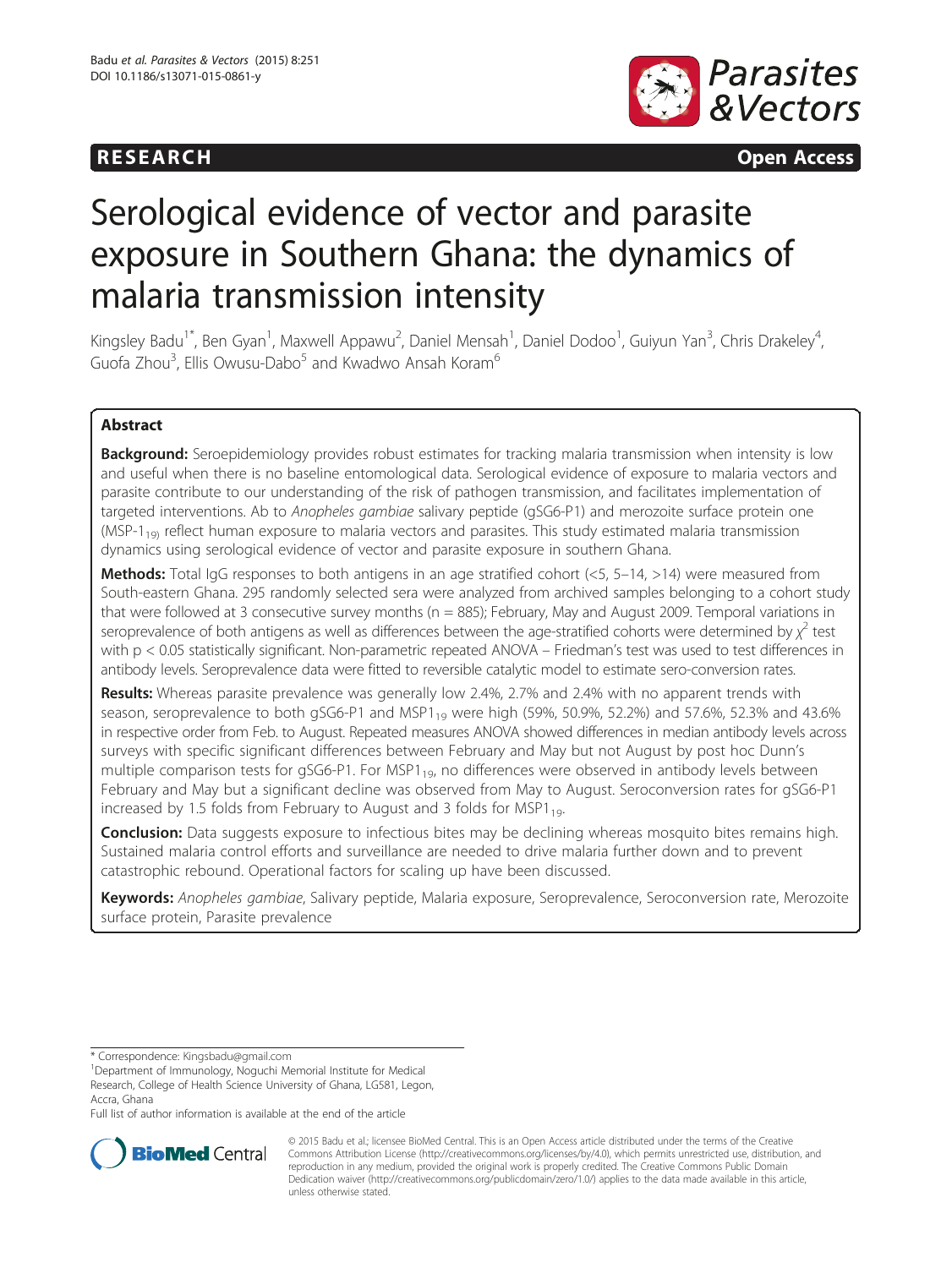#### Background

Malaria elimination has again been accepted as the goal of malaria control efforts with thirty-two out of the remaining ninety-nine malaria endemic countries currently implementing malaria elimination strategies [\[1](#page-9-0)]. As international efforts towards malaria elimination increase, accurate data on transmission intensity will be crucial for directing control efforts, developing and testing new control tools, and predicting the effects of these interventions under various conditions [[2\]](#page-9-0). It has been suggested that during the pre-elimination phase, the focus of monitoring and evaluation of impact of interventions must shift from surveying health system indicators such as number of malaria cases and associated mortality to measuring malaria transmission intensity and infection [\[3](#page-9-0)-[5\]](#page-9-0). However, very low malaria transmission intensity and the non-uniform transmission occurring after periods of extensive control [\[6,7](#page-9-0)] highlights important limitations associated with the current tools for measuring malaria transmission intensity. The lack of sensitivity of current malaria transmission tools constitutes a major bottleneck for malaria elimination efforts [[3](#page-9-0),[5](#page-9-0)].

The entomological inoculation rates (EIR), the product of man biting rates  $(Ma)$  and the sporozoite rate  $(SR,$ proportion of mosquitoes carrying sporozoites), is the gold standard for measuring malaria transmission intensity. It is the most direct way of detecting human exposure to infectious bites and mosquito population monitoring. However under conditions of very low malaria transmission the EIR suffers from well recognized limitations [[2](#page-9-0)]. Notably, the intrinsic uncertainty in measuring Ma with methods such as human landing catches, resting collections, pyrethrum spray catches, and Centers for Disease Control and Prevention (CDC) light traps are all subject to operator-related variability, such that results may not be reproducible or accurately reflective of the overall local population, and the need for standardized methods for measuring both Ma and SR [\[8,9\]](#page-9-0) limit the precision and accuracy of EIR and its potential for measuring a change in transmission. This is especially so at low transmission intensities, where it is difficult to catch sufficient mosquitoes. The limitations associated with measuring malaria transmission by vector mosquitoes are expected to become even more pronounced as ongoing implementation of available control methods, including indoor residual spraying (IRS) and insecticide-treated nets (ITNs), drive down mosquito and malaria endemicity levels [\[10](#page-9-0)].

Parasite prevalence (PR), is a well-known metric that is used to estimate the proportion of the human population who are found to be carrying parasites in their blood [\[11](#page-9-0)]. The accuracy of outcome varies with the method used [[12\]](#page-9-0). However, it generally becomes less reliable as a tool for measuring the intensity of malaria transmission when parasitemia is low [\[13\]](#page-9-0). As a result, more sensitive and standardized metrics are needed to assess transmission intensity in real time, to assess interventions, to acquire data necessary for planning appropriate control programs in areas of low transmission [\[13,3\]](#page-9-0).

Immuno-epidemiological assays based on human humoral responses to P. falciparum and Anopheles antigens are potentially valuable for robust transmission measurement [\[12](#page-9-0)-[15\]](#page-9-0). In particular, the Merozoite Surface Protein 1 (MSP  $1_{19}$ ) seroconversion rates has been shown to correlate with malaria transmission intensity (EIR), and to depict malaria endemicity by identifying hotspots of higher malaria transmission [\[15](#page-9-0)-[18](#page-9-0)]. MSP- $1_{19}$  seroprevalence and antibody level has proven to be sensitive in discriminating small spatial scales in malaria exposures at varying altitudes, age groups, and distance to Anopheles breeding habitats [[14,19,20](#page-9-0)].

The use of antibodies to *Anopheles* salivary proteins as a proxy for human exposure to vector bites and risk of parasite transmission is a promising endeavor. This phenomena rests on the concept that Anopheles vectors injects salivary proteins containing a cocktail of bioactive compounds including vasodilators and anticoagulants [[21\]](#page-9-0), which mitigate vertebrate host's defense mechanism such as hemostais, inflammation and thus facilitate blood feeding [[22](#page-9-0)]. Some of the components of the bioactive compounds are antigenic and, elicits adaptive humoral response in the vertebrate host. The level of human exposure to Anopheles bites, have thus been found to correlate with the level humoral response to anti-salivary proteins [[23,24\]](#page-9-0). This assay has so far been applied as an epidemiological marker of vector exposure and risk of pathogen transmission in exposed populations. So far, the utility of this application has been demonstrated in leishmaniasis [\[25](#page-9-0)], Chagas disease [[26\]](#page-9-0) and recently in malaria from western Kenya and elsewhere [[20,24-26\]](#page-9-0). Due to the logistical difficulty in extracting whole saliva from mosquitoes and the possible cross reactivity between common epitopes within the dipteral group the recombinant protein (gSG6) specific to the Anopheles genus was isolated and purified for the assay [[27-29](#page-9-0)]. Recently a synthetic peptide, the *gambiae* salivary gland peptide 1 (gSG6-P1) based on the recombinant protein with an enhanced Anopheles specificity and antigenecity has been developed and validated [\[20,30\]](#page-9-0). The synthetic peptide has standardized the assay and guaranteed high reproducibility such that it is possible to compare results from one lab to the other and from one region to the other. Antibody reactivity to this peptide shows promising characteristics as a biomarker for human biting by *Anopheles* mosquitoes. So far increases in gSG6-P1 specific antibody levels correlated with increased rainfall in a region of very low mosquito exposure and rapid decreases in these levels were observed in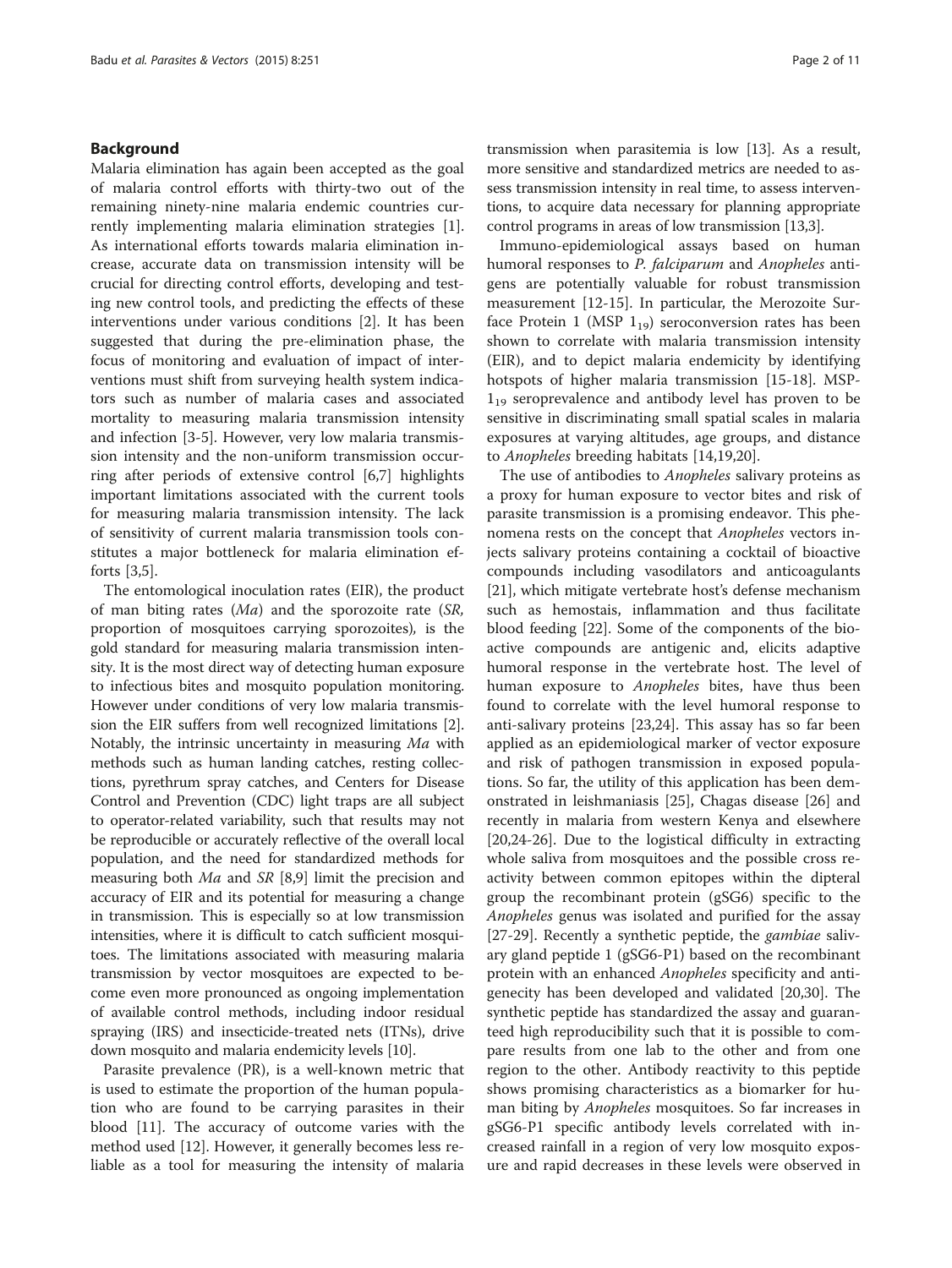individuals after ITNs were introduced in areas of high malaria transmission [[31,32\]](#page-9-0). The gSG6-P1 marker appears to have several characteristics of an ideal biomarker; firstly its very specific to the Anopheles genus with no relevant cross-reactivity with epitopes from other proteins or vectors of protozoan parasites [\[30,32](#page-9-0)]. Its synthetic nature largely ensures high reproducibility of the assay and it induces specific host humoral response which correlates with the level of exposure to An. gambiae bites.

We explored the utility of the *Anopheline* salivary peptide (gSG6-P1) in comparison with MSP- $1_{19}$ , a well known malaria antigen, to examine the fine temporal variations in vector and parasite exposure in an area of low malaria transmission but high vector exposure. The ability to detect temporal changes in malaria transmission intensity will enable us to sensibly deploy scarce resources in a targeted focal control to yield maximum community or country benefits and speed malaria elimination.

#### Methods

Archived plasma samples for the current study were obtained from an earlier cohort study conducted in Asutuare and its surrounding areas. The cohort was selected from a relatively small geographic area within 5 km radius with non-significant differences in malaria exposure, and malaria antibody genetic markers de-scribed in detail by Adu et al. [[33\]](#page-9-0). Thus, malaria variation in the cohort, in respect of geographic location was considered homogeneous. Asutuare is a sub-district of Shai Osudoku district, (formerly Dangbe west district) in Greater Accra of Ghana. It is a semi-rural area about 40 km northeast of Accra, the capital of Ghana. The district has a surface area of  $1,442 \text{ km}^2$  and a population size of 122,836 (population and housing census, 2010 ([http://www.ghanadistricts.com/pdfs/2010\\_pop\\_census\\_](http://www.ghanadistricts.com/pdfs/2010_pop_census_districts.pdf) [districts.pdf](http://www.ghanadistricts.com/pdfs/2010_pop_census_districts.pdf)). The population is typically scattered in small satellite villages of about two thousand people. The district usually has two rainy seasons in a year, beginning from April to July and October to December. Malaria transmission is low but perennial, and peaks slightly during and immediately after the major rainy seasons and is lowest during the dry seasons [\[34](#page-10-0)]. It is estimated that individuals near the district capital are exposed to about 7.5 infective bites in the rainy season (Personal communication), and 98% of the infections are due to P. falciparum [[34](#page-10-0)]. Historically there was a huge sugar processing company with corresponding commercial farms of sugar cane. The community thus has a network of canals created for irrigation schemes. This potentially exposes inhabitants to mosquito bites all year round. It is not surprising that the area has been a site for piloting malaria related interventions since the 1990s [[35](#page-10-0)]. Overall, the sum of 560 participants between the ages of

one and thirty were enrolled for the original study in 2009; these were followed up in three cross-sectional community-based surveys to collect blood samples for laboratory analysis; in February towards the end of the dry season, May near the peak of rainy season and August representing snap shots of the perennial transmission in the year. For the purpose of this study, sera from 295 subjects were randomly chosen and assayed from each time point.

#### Sample size

Sample size was determined by using the binomial model to estimate the confidence interval (CI) [[36\]](#page-10-0). Because antibody prevalence to the salivary gland protein and the MSP1 were unknown in the area, the antibody prevalence of CSP (25%) previously reported in the cohort [[37\]](#page-10-0) was used as the antibody prevalence to estimate the sample size. The sample size with a 95% CI and precision level of 5% was estimated according to the formulae below: In this equation,  $n$  is the sample size,  $z$ is the critical value of the standard normal distribution at the 5% level (1.96),  $p$  is the prevalence of antimalarial CSP antibody,  $q = 1 - p$ , and d is the precision level. The population size was estimated to be 2,000. The minimum sample size was estimated to be 288.

$$
n_o = \frac{Z_a P q}{d^2}
$$

#### Ethical approval

The study used sera samples archived from an earlier cohort study conducted in 2009.

Ethical clearance for the main study was granted by the Institutional Review Board (IRB) of the Noguchi Memorial Institute for Medical Research (NMIMR). Study participants or their parents/legal guardians gave written informed consent, which permitted storage for future malaria studies, before enrolment into the study. For the present study, analysis of archived sera was blinded.

#### Anopheles gambiae salivary antigen

Bioinformatic tools were used to design and optimize the specificity and immunogenicity of the Anopheles gambiae salivary peptide (gSG6-P1) as previously reported [\[30,20](#page-9-0)]. Protein sequences were sent to Genepep (St-Jean de Vedas, France) which synthesized and purified (>95%) the peptide. This was then shipped to Ghana in lyophilized form.

## Testing for Total IgG antibodies to An. gambiae antigen (gSG6-P1)

Serologic testing of human exposure to gSG6-P1 was achieved using Enzyme-Linked Immunosorbent Assay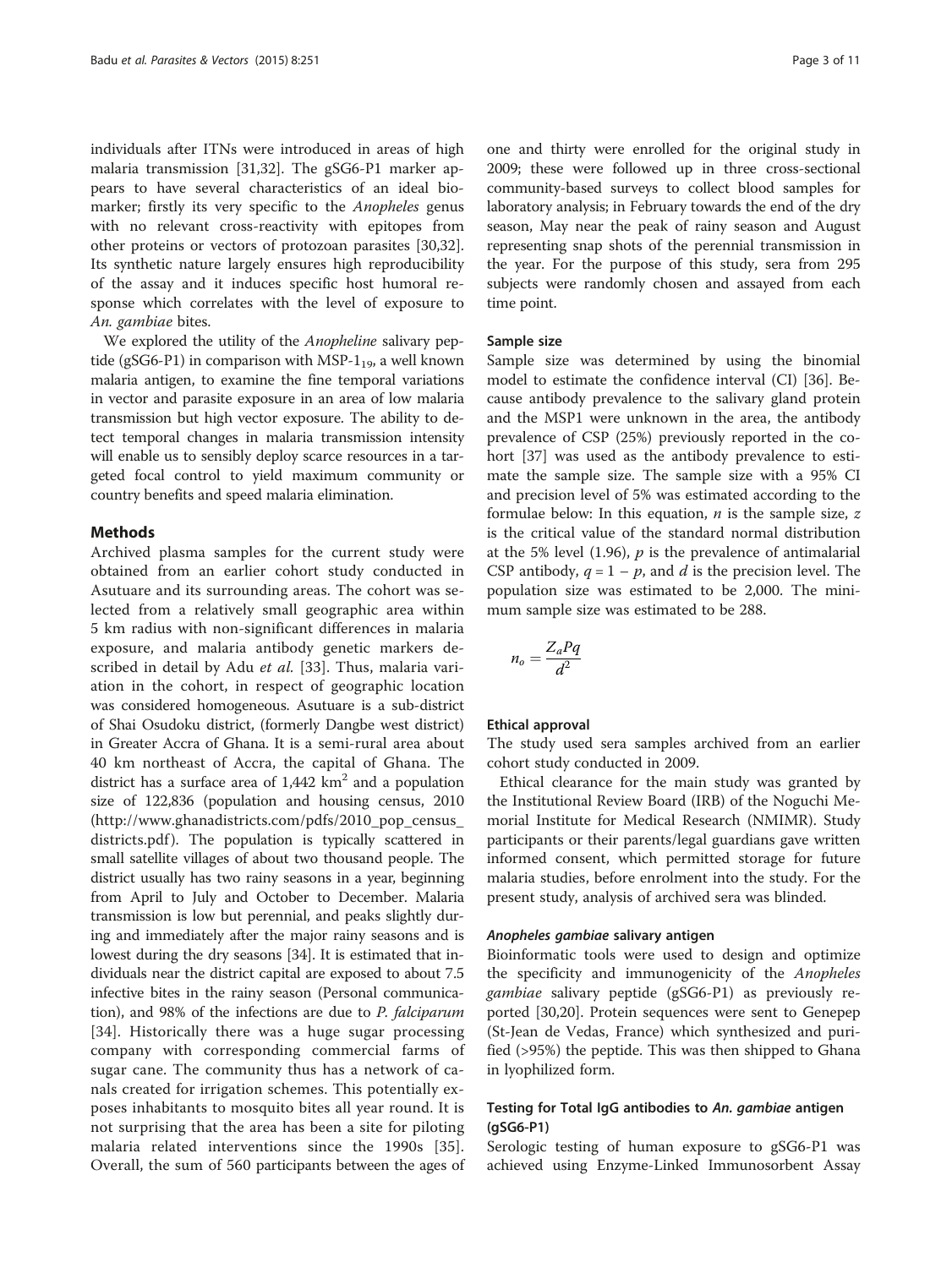<span id="page-3-0"></span>(ELISA) as previously reported [[20\]](#page-9-0). Briefly, gSG6-P1 peptide (20 μg/mL) was used to coat Maxisorp microtitre plates (Roskilde, Denmark) and incubated at 37°C for  $2^1/2$  hrs and then washed. Blocking buffer (0.5%) Casein 0.05% Tween20) was added for 1 hr at room temperature. Sera from participants were diluted at an optimized dilution of 1:20 diluent, and kept at 4°C over night. Polyclonal goat anti-human IgG antibody conjugated to horse radish Peroxidase (Nordic Immunology, Tilburg, Netherlands) at a dilution of 1:10,000 in PBS was used to detect Anti-gSG6- P1 IgG. A peroxidase substrate ABTS (Kirkegaard & Perry Laboratories Inc., Gaithersburg, MD) was then added after washing and kept at room temperature for 50 mins. Enzymatic reaction was stopped with 4 N  $H_2SO_4$ . Optical density (OD) was then read at 450 nm on a spectrophotometer. Test sera were evaluated in duplicates with a corresponding third well containing no antigen (ODn), a blank well to control for non-specific reactions in the sera and the reagents. IgG levels were determined as final OD computed for each serum as the mean OD value (with antigen) minus the OD value without antigen (ODn-blank well). For the purposes of quality assurance, intra- and inter-assay disparity of control samples was below 20%. Sera whose duplicates had a coefficient of variation (CV) 20% and above were excluded from the analysis. The mean OD of unexposed controls (from the Europe,  $N = 30$ ) plus 3 SD was used as cut-off value for seropositivity.

## Measurement of anti-human IgG antibodies for  $PfMSP1_{19}$ (FVO) antigen

Total IgG antibody to  $PfMSP1_{19}$  was measured by indirect ELISA as previously described [[14\]](#page-9-0). The expression and purification of the  $PfMSP1_{19}$  recombinant protein has also been described [[14](#page-9-0),[20](#page-9-0)]. Assay plates (Maxisorp, Roskilde, Denmark) were coated with 0.5 μg PfMSP1 recombinant protein and incubated overnight at 4°C. After blocking, test sera were added in duplicate wells. HRP conjugate of goat antihuman IgG (KPL, Gaithersburg, MD) was added after incubation. Then ABTS (Kirkegaard & Perry Laboratories Inc., Gaithersburg, MD) was added and incubated for 1 h at 22°C. The OD measurements were taken at 414 nm on a spectrophotometer (Spectra-MAX 340PC, Molecular Devices Corporation). Duplicate optical densities were averaged and normalized against a positive control. The cut off for seropositivity was an OD three standard deviations or more above the mean OD obtained in samples from 25 Europeans with no history of previous malaria exposure.

#### Data analysis

Seroprevalence was defined as the number of positive responders out of the total number of participants tested.

The temporal variations in seroprevalence of both antigens as well as differences between the age-stratified cohorts were determined by  $\chi^2$  test with p < 0.05 considered statistically significant. The non-parametric repeated ANOVA – Friedman's test was used to test if median antibody levels were different across different survey months (Feb, May and August) as well as the different age strata. The Post Hoc Dunn's multiple comparison tests was used to test specific differences in seroprevalence between specified survey months and age groups. Age specific  $MSP-1_{19}$  and gSG6-P1 seroprevalence data was fitted to a simple reversible catalytic model using the maximum likelihood method that assumes a binomial error distribution;  $Pt = \lambda / (\lambda + \rho) [1 - exp (-\lambda)]$  $(\lambda + \rho)^t$ ] where Pt is the proportion of individuals aged t that is seropositive, Lambda  $\lambda$  is the annual rate of seroconversion and  $\rho$  is the annual rate of reversion to seronegative. This was done to investigate the relationship between force of vector and parasite exposure with age. All data were analysed and graphed using Graph-Pad Prism software (San Diego, CA, USA).

#### Results

#### Study population and parasite prevalence

A total of 295 subjects had data available for all the 3 surveys (Feb, May and Aug) and thus all analysis were based on the 295 selected samples. 27% out of the subjects were less than 5 yrs whilst the majority of the study subjects were between the ages of 5 and 14. Only 12% of the participants in the selected cohort were in the in the age bracket of 15–29 (Table 1).

## Number of participants, parasite prevalence and antigen specific seroprevalence

Parasite prevalence was generally low with no particular seasonal trends observed across the three contact months (Table 1). Within the age groups, parasite prevalence by microscopy rose from an average of 1.7% in < 5 year group to a two-fold increase (3.4%) in the 5–14 year group but a complete absence (0%) in the adult group. However, Chi square analysis revealed no significant differences in parasite prevalence when the three age groups were compared (Table 1).

| Table 1 Total number tested in age stratification, parasite |  |  |  |  |  |
|-------------------------------------------------------------|--|--|--|--|--|
| prevalence and antigen specific seroprevalence              |  |  |  |  |  |

|         | Parasite prevalence (%) |      |      | χ2   | P value |
|---------|-------------------------|------|------|------|---------|
| N(%)    | Feb                     | May  | Aug  |      |         |
| 80(27)  | 2.5                     | 1.3  | 1.3  | 0.51 | 0.77    |
| 179(61) | 2.8                     | 3.9  | 3.4  | 0.34 | 0.8     |
| 36(12)  | 0.0                     | 0.0  | 0.0  | ND.  | ND.     |
|         | 1.01                    | 2.63 | 2.05 |      |         |
|         | 0.60                    | 0.27 | 0.36 |      |         |
|         |                         |      |      |      |         |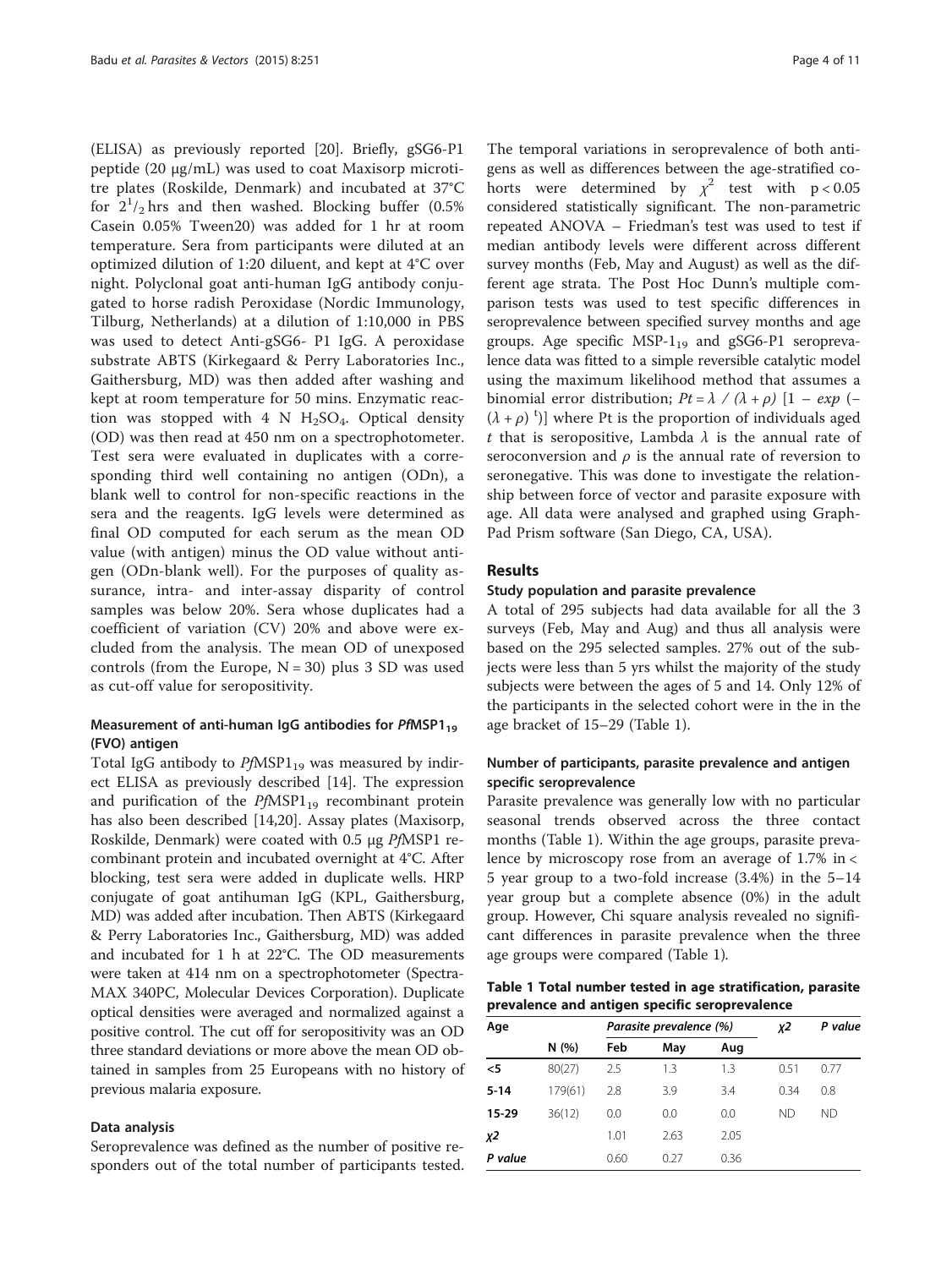<span id="page-4-0"></span>Table 2 Comparison of antigen specific seroprevalence at the population level in different survey months

| Antigen- specific Seroprevalence |      |     | χ2     |      |       |
|----------------------------------|------|-----|--------|------|-------|
|                                  | Feb  | May | August |      |       |
| gSG6-P1                          | 59.8 | 509 | 52.2   | 4.18 | 0.123 |
| $PHMSP1_{19}$                    | 57.6 | 523 | 436    | 6.84 | 0.033 |

#### Antigen specific seroprevalence

Exposures to the Anopheles gambiae salivary protein (gSG6-P1) were high throughout the three survey months, although a 10% decline in seroprevalence was observed between  $1<sup>st</sup>$  and  $2<sup>nd</sup>$  survey months (February and May), this was just at the threshold of statistical significance ( $\chi$ 2 = 3.6, DF = 1, p = 0.05). There was a significant but gradual decline in exposures to the blood stage P.  $falciparum$  merozoite surface proteins (MSP1<sub>19</sub>.),  $MSP1_{19}$  specific seroprevalence observed in 1<sup>st</sup> survey declined by 5% in the 2nd survey and a further 10% in August (Table 2).

## Correlation of antigen specific seroprevalence and parasite prevalence with age

The spearman correlation analysis revealed an inverse relationship between P. falciparum prevalence and age for all three survey months although this was not strong to achieve statistical significance; Feb ( $r = -0.30$ ;  $p = 0.46$ ), May (r =  $-0.05$ ;  $p = 0.93$ ) and August (r =  $-0.39$ ;  $p = 0.32$ ). High exposures to the salivary gland peptide corresponded to strong association with age observed in the first and second survey months (Figure 1), however these exposures gradually declined with a non significant correlation with age in the third survey ( $r = 0.16$ ;  $p = 0.11$ ). gSG6-P1 responses had very similar trends compared with that observed in  $MSP1_{19}$  which also had a strong correlation in the first survey with a gradual decline in the second and third surveys (Figure 1).

## Comparison of antigen-specific median antibody levels at the cohort population level

Median antibody levels of gSG6-P1 and MSP1 $_{19}$  antigens as measured in optical densities in the cohort at all survey months across age groups were above the threshold of the unexposed group. Median levels of anti gSG6-P1 antibody showed significant differences in antibody levels in mosquito exposure between the first survey (February 2009) and second (May 2009) survey months, detecting temporal variations in vector exposure among the cohorts at different time points. The Friedman's test (Repeated measures ANOVA and non parametric) revealed significant differences in antibody levels to gSG6- P1 between the first, second and third survey months at the population level.  $(F = 33.97; p < 0.0001)$  as well as post hoc Dunn's multiple comparison tests between Feb and May:  $(p < 0.0001)$ , Feb and August  $(p < 0.0001)$ , but not May and August  $(p > 0.5)$  (Figure [2\)](#page-5-0).

Similar to the differences in gSG6-P1, the Friedman's statistic detected overall significant differences in anti  $MSP1_{19}$  levels compared across survey months (F = 14.98;  $p = 0.0006$ ). However, post hoc analysis revealed no significant differences between first and second (February and May) survey months ( $p > 0.05$ ) but significant decline were observed in the antibody levels between the second and third (May-August) survey months ( $p < 0.05$ ) (Figure [2](#page-5-0)).

#### Age-stratified Cohort and Median antibody levels

Generally, median antibody levels to all antigens differed among the age groups throughout the surveys (Kruskal-Wallis H test) (Figure [3](#page-5-0)). However, post hoc Dunn's multiple comparisons test revealed differences between specific pairs of age groups.

Kruskal-Wallis H statistic revealed significant differences in anti gSG6-P1 level across all age-stratified cohorts and survey months; Feb  $(H = 17.49; p = 0.0002)$ , May  $(H =11.09; p = 0.0039)$  and August  $(H = 10.43;$ 

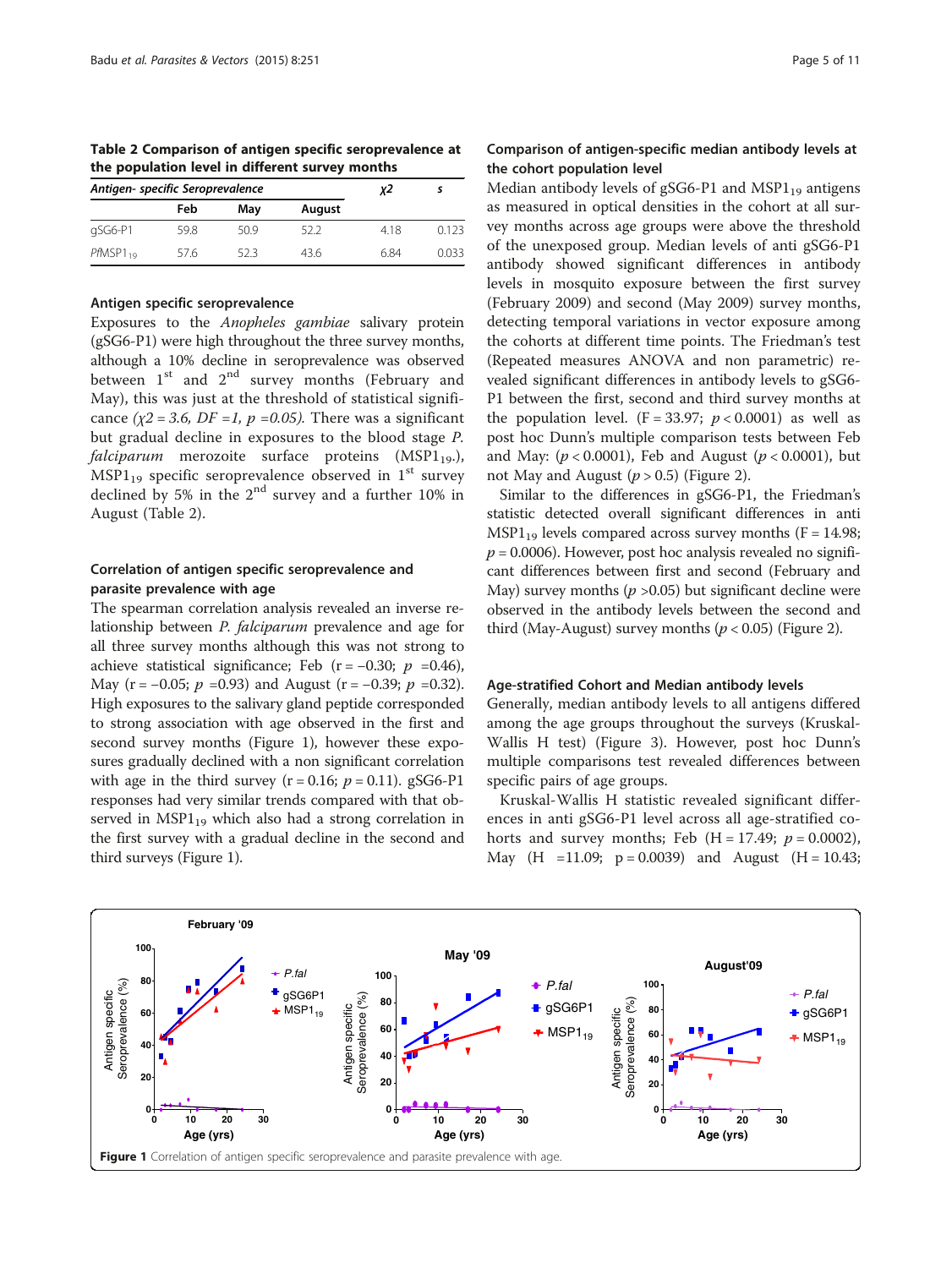<span id="page-5-0"></span>

 $p$  <0.0054) with increasingly higher antibody levels. However, the Dunn's multiple comparison tests (post hoc test) between specific pairs of age-stratified cohorts showed intriguing differences: consistently, there were significant differences between < 4 and the 5–14 age groups across

all survey months, Feb  $(p < 0.001)$  May  $(p < 0.01)$  and Aug ( $p < 0.01$ ) with higher antibody levels observed in the 5–14 year cohorts. However, there were no differences seen in the antibody levels of anti-gSG6P1 in the 5–14 and the >14 age group in the first and second

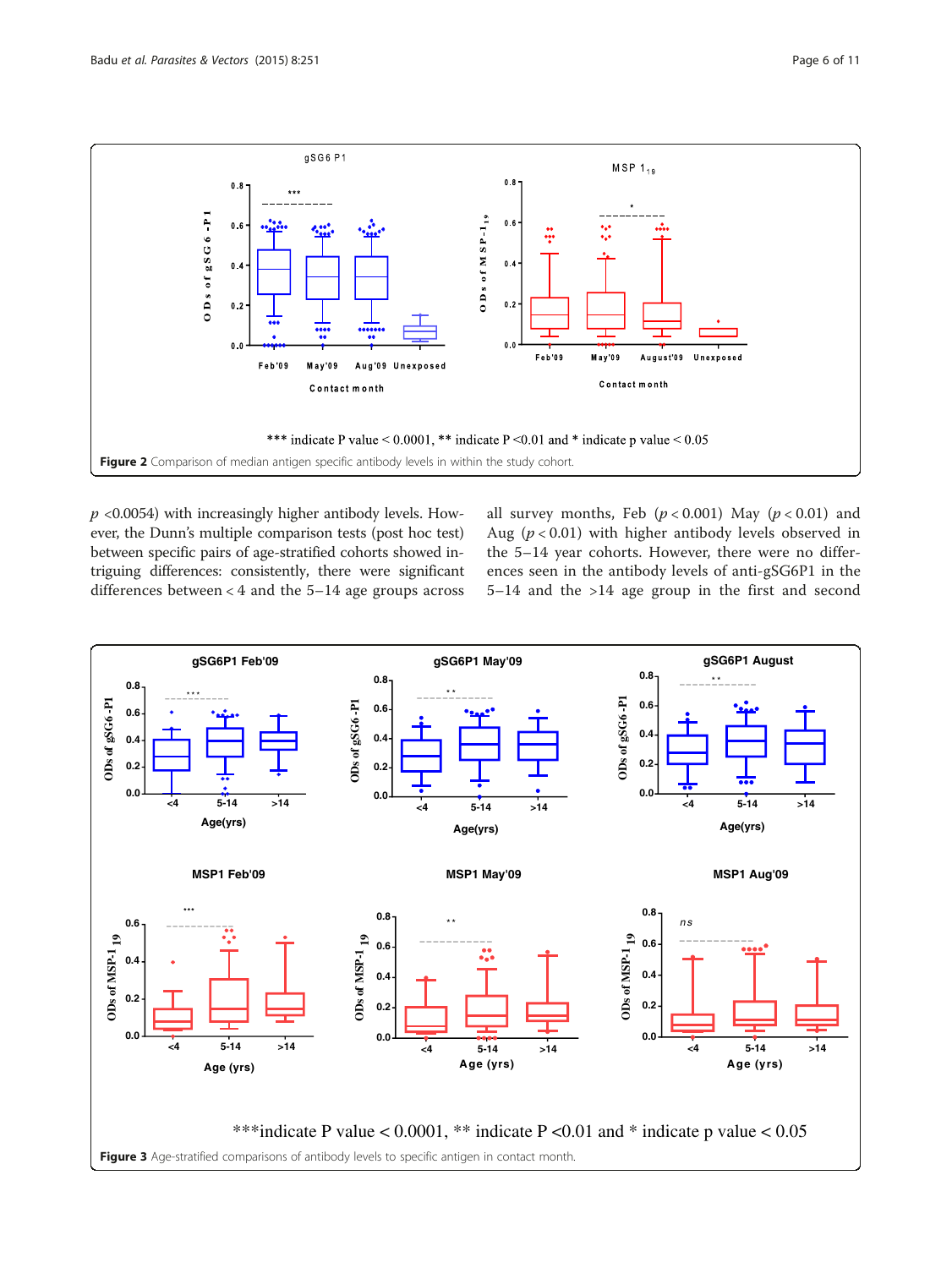survey months  $(P > 0.05)$ , a decline in between the third survey with the  $> 15$  year cohort having lower gSG6-P1 levels but this was not statistically significant (Figure [3](#page-5-0)).

Median antibody levels to the merozoite surface protein (MSP1<sub>19</sub>) increased significantly between  $\lt$ 5 and 5–14 age groups in the first and second survey months but not the third (Figure [3](#page-5-0)). In respective order Feb  $(H = 20.01;$  $p \le 0.0001$ ) May (H = 9.43;  $p \le 0.01$ ) August (H = 4.99;  $p > 0.05$ ). Similar to gSG6-P1, there were no differences in the antibody levels observed between the 5–14 and the adult age-groups throughout the three survey months.

## The force of exposure to vector bites and parasite over time

The force of exposure to both antigens (gSG6-P1(Figure 4) and  $MSP1_{19}$  (Figure [5](#page-7-0))) tested increased significantly with age at all contact months, however the rate at which individuals change from being seronegative to seropositive differed with each antigen and survey month, gSG6-P1(Figure 4), MSP1<sub>19</sub> (Figure [5\)](#page-7-0). Generally, seroconversion rates ( $\lambda$ ) (SCR) for gSG6-P1 and MSP1<sub>19</sub> gradually increased from February to August, The force of exposure to vector bites increased 1.5 fold from February to August (Figure 4).  $MSP1_{19}$  SCR increased marginally between 1.5 folds to 3 folds from February to May then to August. Sero-reversion rates  $(\rho)$ , also recorded a somewhat corresponding increase (Figure [5\)](#page-7-0).

#### **Discussion**

Metrics of malaria transmission change on different temporal scales, mirroring among other things the changes in vector exposure, parasite infections in humans, as well as the dynamics of changing human immunity. The key component in deciding the appropriateness of malaria transmission metrics as end points for measuring changes in transmission is determined not only by costs, precision, and accuracy, but also by the intrinsic variability of the metric across space and time [[38](#page-10-0)]. Using age specific seroprevalence data, antibody density and seroconversion rates, it is possible to identify temporal variations in mosquito and parasite exposure to show the variation in the intensity of malaria transmission that would otherwise go undetected by parasite prevalence due to apparent low transmission in the Asutuare area.

The use of serological markers of vector and parasite exposure to track changes in malaria transmission over time has several competitive advantages over other metrics. Chiefly, serological markers are more sensitive and robust [[15,16,14\]](#page-9-0). For equivalent parasite rates, serological markers generate seroprevalence that is higher than the parasite prevalence revealing active transmission in progress over a period of time that would otherwise be deemed as interrupted transmission [[13](#page-9-0),[39](#page-10-0)]. In the current study whereas parasite prevalence was well below 5% throughout the year; equivalent seroprevalence of gSG6-P1 and  $MSP1_{19}$  was 40% and above. Similar findings have been reported elsewhere. In Somalia, when no parasites were detected both in wet and dry seasons after screening more than one-thousand people, 17.9% and 19.3% of  $MSP1_{19}$  seroprevalence was found respectively [\[13\]](#page-9-0). Similarly, in the uphill dwellers of the Western Kenyan highlands it is reported that when parasite prevalence was well below 10%, seroprevalence of gSG6- P1 and MSP1 $_{19}$  reached peaks above 50% [[20](#page-9-0)].

Serological markers, in particular gSG6-P1, are robust in tracking temporal changes in vector exposure and risk of pathogen transmission in the younger population under intense transmission intensity [[20](#page-9-0),[27](#page-9-0),[28](#page-9-0),[31,32](#page-9-0)[,40](#page-10-0)]. In the adult population however, there seem to be an immuno-tolerance to the recombinant protein version (gSG6) where higher exposures result in declining immune response, this has been explained as desensitization of the salivary proteins to the immune system of the adults [[41\]](#page-10-0). It is known to be highly antigenic in naïve individuals with only transient exposure and wanes rapidly in the absence of continuous exposure, this has variously been corroborated in Senegal and Angola [\[31](#page-9-0)[,42,43](#page-10-0)]. Sagna et al. studied human immune response to gSG6-P1 salivary peptide in five communities in northern Senegal where malaria transmission has been described as low, with the An. gambiae s.  $l$ . as the principal vector. They

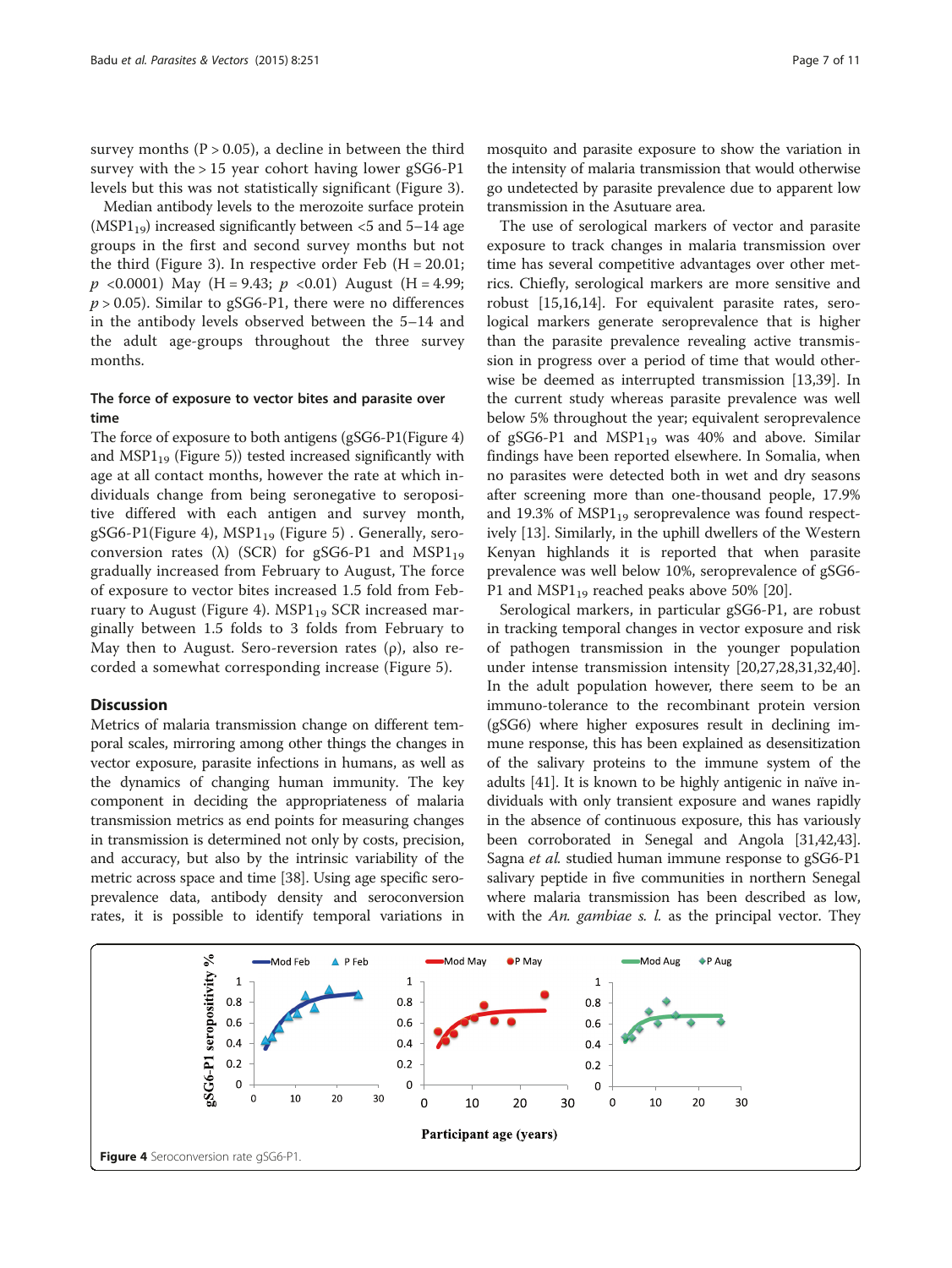<span id="page-7-0"></span>

observed a significant increase in IgG levels to gSG6-P1 during the peak exposure to Anopheles bites, and a corresponding decrease right after the end of the exposure season [[31\]](#page-9-0). Moreover, IgG levels to gSG6-P1 varied considerably according to the villages, discriminating the heterogeneity of Anopheles exposure between villages [\[20,31](#page-9-0)].

In the current study it was observed that Total IgG anti-gSG6-P1 levels showed significant differences between February and May but showed sustained high levels in August. Asutuare is a sugar-cane growing area; a cash crop that thrives in water logged areas, thus the area has several irrigation schemes that virtually flood the area all year round exposing inhabitants to high vector exposure. High vector exposure as evidenced from the anti-gSG6-P1 responses was observed in the month of February, a relatively dry month, this may be due to lagged effect of high rainfall recorded two-three months earlier in 2008 [[37\]](#page-10-0). Meteorological variables have distinct patterns and effects on malaria transmission due to specific lagged correlations and most time series studies have provided evidence of an association between rainfall and mosquito abundance, typically at a single lag of 0, 1 or 2 months depending on the mosquito species [[44\]](#page-10-0). The Anopheles gambiae, a principal malaria vector in the district, requires relatively shallow and transient breeding aquatic habitat and therefore its abundance does not peak immediately after heavy rainfall but must tarry for the flooding waters to recede.

 $MSP1_{19}$  Age-specific seroprevalence has been used to estimate seroconversion rates (SCR) as a measure of malaria transmission intensity. Earlier studies in Tanzania have shown that these estimates are tightly correlated with EIR measurement [[15,16](#page-9-0)[,45\]](#page-10-0). Age seroprevalence curves reflect different levels of transmission intensity. In low transmission settings development of antibodies is slow and prevalence is higher by the adult population, whereas in a high transmission area, much of the population will be seropositive even at a younger age [[18](#page-9-0)]. The SCR of parasite exposure based on  $MSP1_{19}$  seroprevalence has

been described as an equivalent of the force of infection and correlated with the entomological inoculation rate. This measures the rate of parasite exposure in the population with age (or time) [\[15,16\]](#page-9-0). In the current study the MSP1<sub>19</sub> SCR increased about 3 fold from February to August. Although seroprevalence decreased approximately 8% (gSG6-P1) and 14% (MSP1 $_{19}$ ) at the population level from the February to August (Table [2\)](#page-4-0), the SCR is a function of age and exposure. It is noteworthy that, when the data was stratified into age cohorts, seroprevalence to both antigens increased significantly from the 1–4 to the 5–14 year groups in all survey months (Figure [3\)](#page-5-0) except for  $MSPI_{19}$  in August. Moreover, although parasite prevalence showed a non-significant decline from 2.7% (May) to 2.4% (August), age stratifications revealed that parasite prevalence increased with age in the paediatric population which happens to be 88% of the total study population (Table [1](#page-3-0)). Parasite prevalence within the >5 year group increased from 2.5%, 1.3% and 1.3% in first (Feb), Second (May) and third (August) survey months to 2.8%, 3.9% and 3.4% respectively. Thus this finding confirms the inherent ability of the SCR to reflect changes in transmission in terms of exposure and time.

The force of exposure to vector bites as seen in seroprevalence and antibody levels in study participants increased 1.5 fold from February to August. This implies that the aggressiveness of vector bites increased or the Anopheles population density increased. It has been suggested that the gSG6-P1 is a reliable marker for measuring human–vector contact [[32](#page-9-0)]. Possibly it depicts the human vector contact like the *ma* measured in EIR estimation, this is because human immune response to gSG6-P1 increases and decreases sharply following high and low vector exposure seasons, and transient exposure in naïve individuals, this has been observed by other scientist elsewhere [[32](#page-9-0),[42](#page-10-0)]. In Lobito, a malaria-endemic coastal city of Western Angola, Papa Drame and coworkers conducted a longitudinal evaluation of the efficient use of insecticide treated net (ITNs) using parasitological, entomological and immunological assessments in children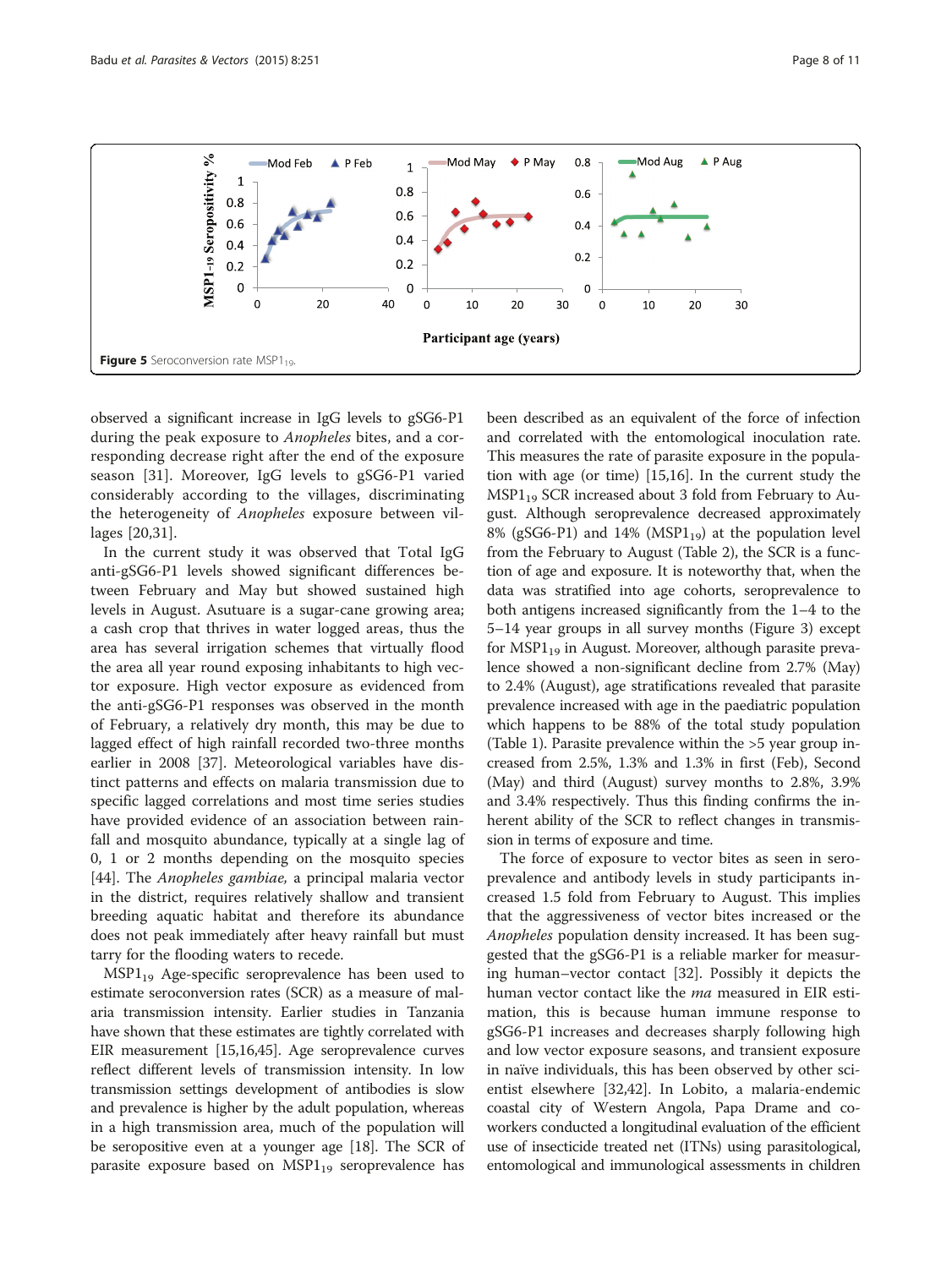as well as adults in 2010 [\[32,](#page-9-0)[46](#page-10-0)]. A significant decrease in anti-gSG6-P1 IgG levels was observed just after the efficient use of ITNs with a subsequent rise in IgG levels to the peptide about four months after when the correct usage of ITN had waned. They thus concluded that the gSG6-P1 "provides a valuable tool in malaria vector control based on a real measurement of human-vector contact" It has also been observed to correspond with malaria endemicity at the population level discriminating villages with higher malaria exposure [\[27,20](#page-9-0)[,47\]](#page-10-0). It is thus plausible to state that gSG6-P1 has the inherent ability to track changing vector exposure [\[32](#page-9-0)]. It has been shown that gSG6-P1 is able to detect differences in vector exposure in different age groups and distance from Anopheles breeding sites [[20](#page-9-0)], rapid buildup and decay of antibody levels [[42](#page-10-0)]. The particular usefulness of gSG6-P1 is its ability to show differences in the short term exposure as has been seen in this study.

Parasite prevalence (PR) in the current study was generally low, with no exposure in the adult population >15 years, this has been reported by other scientists working in the same area [[44](#page-10-0)]. The prevalence was determined solely by microscopy which may have underestimated the prevalence [[48\]](#page-10-0). Parasite prevalence generally tends to be lower in adult population due to their well-developed immunity [[49](#page-10-0)]. However, the strength of the relationship between PR and age depends on the endemicity or the transmission intensity of the area. Similar to this study, no significant relationship was observed between PR and age in the uphill residents of western Kenyan highlands but with low malaria transmission intensities. However, there was a strong inverse relationship in the valley dwellers with relatively higher transmission intensity [\[14,](#page-9-0)[50](#page-10-0)]. Under low transmission intensity, specifically when parasite prevalence is below 1–5%, it is complicated to use PR as a metric to detect changes in transmission or evaluate impact of interventions [[51\]](#page-10-0). This has been attributed to several factors associated with the PR. Fundamentally, PR is inherently imprecise because parasite densities fluctuate over the course of a single infection [\[38\]](#page-10-0), again the accuracy (sensitivity and specificity) of parasite detection in an infected blood depends on the number of parasites/ $\mu$  of blood with the probability of detecting parasite decreasing at low densities. Both microscopy and RDTs fail to detect subpatent infections when the parasite density is less than 250 parasites per  $\mu$ l [[12\]](#page-9-0). In addition, parasite densities are strongly affected by the recent history of antimalarial drug intake and parasite resistance to those drugs [[15](#page-9-0)]. Thus parasite prevalence is only a discrete measure that represents a snap shot of complex dynamic interactions which may need intensive multiple sampling all year round to be accurate.

Seroprevalence and seroconversion rates of vector (gSG6-P1) and parasite proteins ( $MSP1_{19}$ ) provide a useful sero-surveillance tool for tracking malaria transmission intensity. In order to scale.

Up this approach, three major issues need to be considered: the source of antigens, collection of study sample and laboratory processing to generate seroprevalence data. The salivary gland antigen is a short sequence synthetic peptide that can be synthesized in-house or by any commercial peptide company. Its synthetic nature generates reproducible results that can be compared across different laboratories [[14,30\]](#page-9-0). Collection of blood in sero-epidemiological surveys used to be very cumbersome especially when antibodies needed to be quantified. However, this has been simplified in recent times, since antibodies can be eluted from filter paper. This has made sample collection and storage uncomplicated [\[52](#page-10-0)]. Lastly, the Enzyme Linked-Immuno-sorbent Assay (ELISA) is high throughput, standardizable assay, which is cheap, easy to perform and also generates objective reproducible results. Tusting et al. [\[38\]](#page-10-0), actually quantified the cost per sample with ELISA as USD\$0.5 and with a turnover of 1000 samples per week. Other methodologies like the multiplex suspended bead assay (Luminex™) and protein microarrays [\[53](#page-10-0)] have the added advantage of analyzing several antigens per sample and require smaller amounts of sera however; these are relatively expensive due to the capital intensive equipments.

#### Conclusion

Using antibody levels to gSG6-P1 and  $MSP1_{19}$ , seroprevalence and seroconversion rates (SCR) together with parasite prevalence, we have identified low parasite prevalence, high vector exposure and small changes in malaria transmission intensity from February through May and then to August 2009. Seroconversion rates for gSG6-P1 increased by 1.5 folds from February to August and 3 folds for MSP1<sub>19</sub>. Possibly, exposure to infectious bites may be declining whereas mosquito bites remains high. Malaria transmission in Asutuare as well as many other areas in Africa where endemicity is low needs careful monitoring with sensitive and robust tools to ascertain progress and to forestall a potential catastrophic rebound.

#### Competing interest

The authors declare that they have no competing interests.

#### Authors' contribution

KB, BG, KAK and GY conceived and designed the study; KB, BG and DM carried out the laboratory immunological assays and analysis. CD purified and provided recombinant MSP1 $_{19}$  antigens. KB and GZ carried out the statistical analysis. KB wrote the first draft, BG, DD, CD GY MA, EOD GZ and KAK participated in manuscript development. All authors made substantial intellectual input to merit authorship. All authors read and approved the final version of the manuscript.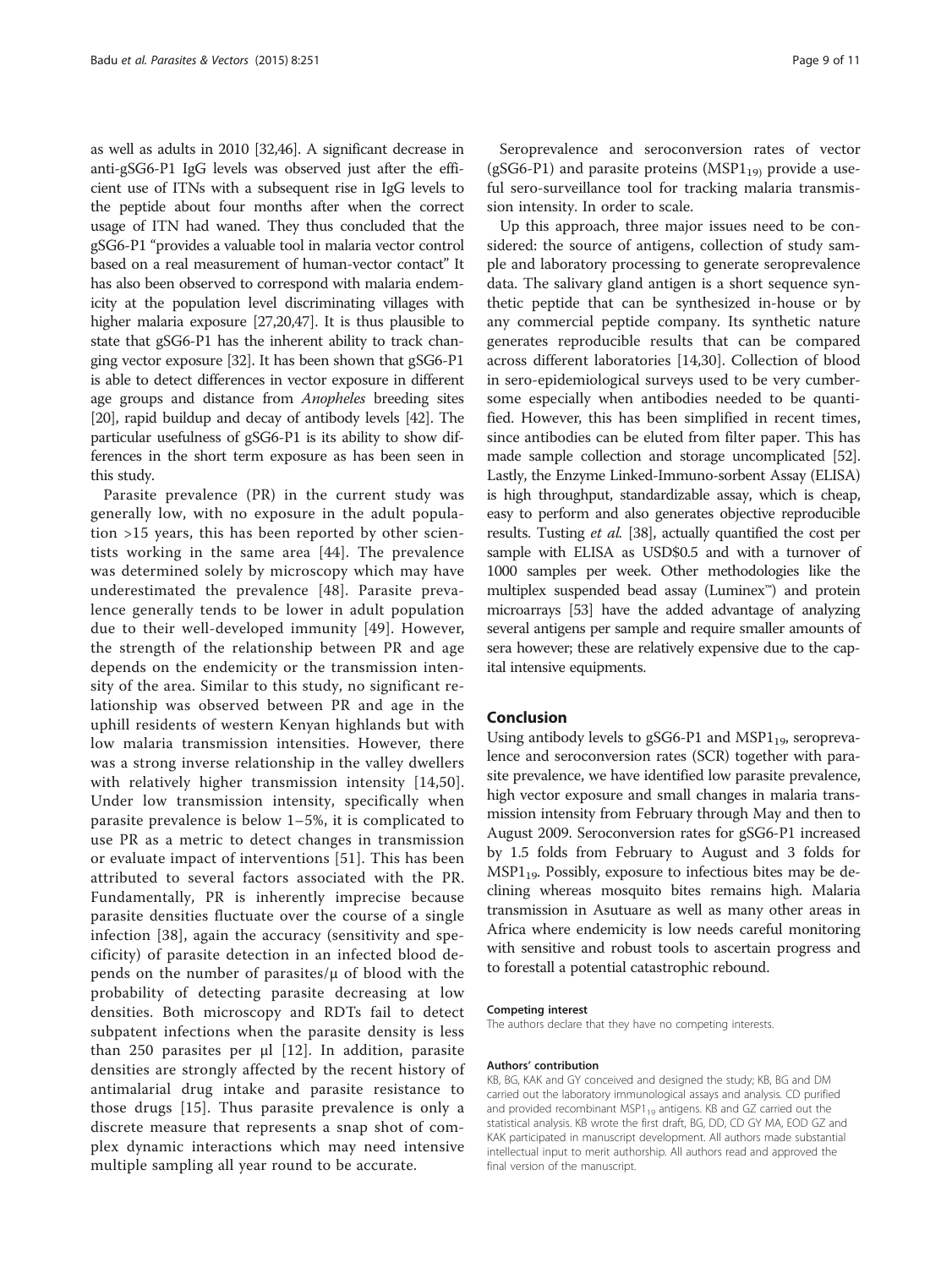#### <span id="page-9-0"></span>Acknowledgements

We would like to thank Mrs. Nana Oye Akuffo, Ms Pamela Nai and Mr Adams Kpebu for providing administrative assistance for this study. This study was supported by the Bill and Melinda Gates Foundation-Global Health funded Postdoctoral Training Programme at Noguchi Memorial Institute for Medical Research, University of Ghana. Our funders neither played any role in study design, collection of data its analysis nor decision to publish.

#### Author details

<sup>1</sup>Department of Immunology, Noguchi Memorial Institute for Medical Research, College of Health Science University of Ghana, LG581, Legon, Accra, Ghana. <sup>2</sup>Department of Parasitology, Noguchi Memorial Institute for Medical Research, College of Health Science University of Ghana, LG581, Legon, Accra, Ghana. <sup>3</sup>Program in Public Health, Room 3038, Hewitt Hall, College of Health Science, University of California, Irvine, CA 92697-4050, USA. <sup>4</sup>London School of Hygiene and Tropical Medicine, London, UK.<br><sup>5</sup>Kumasi Centre for Collaborative Besearch in Tropical Medicine, Scho <sup>5</sup>Kumasi Centre for Collaborative Research in Tropical Medicine, School of Medical Sciences, Kwame Nkrumah University of Science and Technology, Kumasi, Ghana. <sup>6</sup>Department of Epidemiology, Noguchi Memorial Institute for Medical Research, College of Health Science University of Ghana, LG581, Legon, Accra, Ghana.

#### Received: 12 January 2015 Accepted: 15 April 2015 Published online: 28 April 2015

#### References

- 1. Feachem RGA, Phillips AA, Hwang J, Cotter C, Wielgosz B, Greenwood BM, et al. Shrinking the malaria map: progress and prospects. Lancet. 2010;376:1566–78. doi:10.1016/S0140-6736(10)61270-6.
- 2. James S, Takken W, Collins FH, Gottlieb M. Perspective piece: needs for monitoring mosquito transmission of malaria in a Pre-elimination world. Am J Trop Med Hyg. 2014;90:6–10. doi:10.4269/ajtmh.13-0175.
- 3. Alonso PL, Brown G, Arevalo-herrera M, Binka F, Chitnis C, Collins F, et al. A research agenda to underpin malaria eradication. PLoS Med. 2011;8:e1000406. doi:10.1371/ journal.pmed.1000406.
- 4. Bousema T, Kreuels B, Gosling R. Adjusting for heterogeneity of malaria transmission in longitudinal studies. J Infect Dis. 2011;204:1–3. doi:10.1093/ infdis/jir225.
- 5. Bousema T, Griffin JT, Sauerwein RW, Smith DL, Churcher TS, Takken W, et al. Hitting hotspots: spatial targeting of malaria for control and elimination. PLoS Med. 2012;9:1–7. doi:10.1371/journal.pmed.1001165.
- 6. Rotllant G, Bhattarai A, Stro J, Kahigwa E, Garcia M, Petzold M, et al. Influence of rapid malaria diagnostic tests on treatment and health outcome in fever patients, Zanzibar — a crossover validation study. PLoS Med. 2009;6:e1000070.
- 7. Clark TD, Greenhouse B, Njama-meya D, Nzarubara B, Maiteki-sebuguzi C, Maiteki-Sebuguzi N, et al. factors determining the heterogeneity of malaria incidence in children in Kampala, Uganda. J Infect Dis. 2008;198:393–400. doi:10.1086/589778.
- 8. Hay SI, Rogers DJ, Toomer JF, Snow RW. Annual Plasmodium falciparum entomological inoculation rates (EIR) across Africa: literature survey, internet access and review. Trans R Soc Trop Med Hyg. 2000;94:113–27.
- 9. Kelly-hope LA, Mckenzie FE. The multiplicity of malaria transmission: a review of entomological inoculation rate measurements and methods across sub-Saharan Africa. Malar J. 2009;8:19. doi:10.1186/1475-2875-8-19.
- 10. Bayoh MN, Mathias DK, Odiere MR, Mutuku FM, Kamau L, Gimnig JE, et al. Anopheles gambiae: historical population decline associated with regional distribution of insecticide-treated bed nets in western Nyanza Province, Kenya. Malar J. 2010;9:62.
- 11. Beier JC, Killeen GF, Githure JI. Short report: entomologic inoculation rates and Plasmodium falciparum malaria prevalence in Africa. Am J Trop Med Hyg. 2009;61:109–13.
- 12. Wongsrichanalai C, Barcus MJ, Muth S, Sutamihardja A, Wernsdorfer WH. A review of malaria diagnostic tools: microscopy and rapid diagnostic test (RDT). Am J Trop Med Hyg. 2007;77 Suppl 6:119–27.
- 13. Bousema T, Youssef RM, Cook J, Cox J, Alegana VA, Amran J, et al. Serologic markers for detecting malaria in areas of low endemicity. Emerg Infect Dis. 2010;16:392–9. doi:10.3201/eid1603.090732.
- 14. Badu K, Afrane YA, Larbi J, Stewart VN, Waitumbi J, Angov E, et al. Marked variation in MSP-119 antibody responses to malaria in western Kenyan highlands. BMC Infect Dis. 2012;12:50. doi:10.1186/1471-2334-12-50.
- 15. Corran P, Coleman P, Riley E, Drakeley C. Serology: a robust indicator of malaria transmission intensity? Trends Parasitol. 2007;23:575–82. doi:10.1016/ j.pt. 2007. 08. 023.
- 16. Drakeley CJ, Corran PH, Coleman PG, Tongren JE, Mcdonald SLR, Malima R, et al. Estimating medium- and long-term trends in malaria transmission by using serological markers of malaria exposure. Proc Natl Acad Sci U S A. 2005;102:5108–13.
- 17. Cook J, Kleinschmidt I, Schwabe C, Nseng G, Bousema T, Corran PH, Riley EM, Drakeley CJ. Serological Markers Suggest Heterogeneity of Effectiveness of Malaria Control Interventions on Bioko Island, Equatorial Guinea. PLoS ONE 6(9): e25137. doi:10.1371/journal.pone.0025137.
- 18. Drakeley C, Cook J. Potential contribution of sero-epidemiological analysis for monitoring malaria control and elimination: historical and current perspectives. In: David Rollinson D, Hay SI, editors. Advances in Parasitology. Burlington: Academic Press; 2009. p. 299–352.
- 19. Drakeley CJ, Carneiro I, Reyburn H, Malima R, Lusingu JP, Cox J, et al. Altitude-dependent and -independent variations in Plasmodium falciparum prevalence in northeastern Tanzania. J Infect Dis. 2005;191:1589–98.
- 20. Badu K, Siangla J, Larbi J, Lawson BW, Afrane Y, Ong'echa J, et al. Variation in exposure to Anopheles gambiae salivary gland peptide (gSG6-P1) across different malaria transmission settings in the western Kenya highlands. Malar J. 2012;11:318.
- 21. Ribeiro JM, Makoul GT, Levine J, Robinson DR. Spielman A Antihemostatic, antiinflammatory, and immunosuppressive properties of the saliva of a tick, Ixodes dammini. J Exp Med. 1985;161:332–44.
- 22. Ribeiro JM. Blood-feeding arthropods: live syringes or invertebrate pharmacologists ? Infect Agents Dis. 1995;4(3):143–52.
- 23. Drame PM, Poinsignon A, Marie A, Noukpo H, Doucoure S, Cornelie S, et al. New Salivary Biomarkers of Human Exposure to Malaria Vector Bites, Anopheles mosquitoes - New insights into malaria vectors, Sylvie Manguin, Editor. ISBN: 978-953-51-1188-7, InTech, DOI:10.5772/55613. [http://www.](http://www.intechopen.com/books/anopheles-mosquitoes-new-insights-into-malaria-vectors/new-salivary-biomarkers-of-human-exposure-to-malaria-vector-bites) [intechopen.com/books/anopheles-mosquitoes-new-insights-into-malaria](http://www.intechopen.com/books/anopheles-mosquitoes-new-insights-into-malaria-vectors/new-salivary-biomarkers-of-human-exposure-to-malaria-vector-bites)[vectors/new-salivary-biomarkers-of-human-exposure-to-malaria-vector-bites](http://www.intechopen.com/books/anopheles-mosquitoes-new-insights-into-malaria-vectors/new-salivary-biomarkers-of-human-exposure-to-malaria-vector-bites)
- 24. Dama E, Cornelie S, Bienvenu M, Camara M, Kambire R, Jamonneau C, et al. Bucheton AMB Identification of Glossina palpalis gambiensis specific salivary antigens: towards the development of a serologic biomarker of human exposure to tsetse flies in West Africa. Microb Infect. 2013;15:416–27.
- 25. Nascimento RJ, Santana JM, Lozzi SP, Araujo CN, Teixeira AR. Human IgG1 and IgG4: the main antibodies against Triatoma infestans (Hemiptera: Reduviidae) salivary gland proteins. Am J Trop Med Hyg. 2001;65:219–26.
- 26. Barral A, Honda E, Caldas A, Costa J, Vinhas V, Rowton ED, et al. Human immune response to sand fly salivary gland antigens: a useful epidemiological marker? Am J Trop Med Hyg. 2000;62:740–5.
- 27. Stone W, Bousema T, Jones S, Gesase S, Hashim R, Gosling R, et al. IgG responses to Anopheles gambiae salivary antigen gSG6 detect variation in exposure to malaria vectors and disease risk. PLoS One. 2012;7(6):e40170. doi:10.1371/journal.pone.0040170.
- 28. Remoue F, Cisse B, Ba F, Sokhna C, Herve JP, Boulanger D, et al. Evaluation of the antibody response to Anopheles salivary antigens as a potential marker of risk of malaria. Trans R Soc Trop Med Hyg. 2006;100:363–70. doi:10.1016/j.trstmh.2005.06.032.
- 29. Lombardo F, Ronca R, Rizzo C, Fiorentino G, Bourgouin C. The Anopheles gambiae salivary protein gSG6: an anopheline-specific protein with a bloodfeeding role. Insect Biochem &Mol Bio. 2009;39:457–66. doi:10.1016/ j.ibmb.2009.04.006.
- 30. Poinsignon A, Cornelie S, Lanfrancotti A, Rossignol M, Boulanger D, Cisse B, et al. Novel peptide marker corresponding to salivary protein gSG6 potentially identifies exposure to anopheles bites. PLoS One. 2008;3:e2472. doi:10.1371/journal.pone.0002472.
- 31. Sagna AB, Sarr JB, Gaayeb L, Drame PM, Ndiath MO, Senghor S, et al. gSG6- P1 salivary biomarker discriminates micro-geographical heterogeneity of human exposure to Anopheles bites in low and seasonal malaria areas. Parasites & Vectors. 2013;6:68. doi:10.1186/1756-3305-6-68.
- 32. Drame PM, Poinsignon A, Besnard P, Cornelie S, Le MJ, Toto JL, et al. Human antibody responses to the Anopheles salivary gSG6-P1 peptide: a novel tool for evaluating the efficacy of ITNs in malaria vector control. PLoS One. 2010;5(12):e15596. doi:10.1371/journal.pone.0015596.
- 33. Adu B, Dodoo D, Adukpo S, Hedley PL, Arthur FKN, Gerd AT, et al. Fc gamma receptor IIIB (FccRIIIB) polymorphisms are associated with clinical malaria in Ghanaian children. PLoS One. 2012;7(9):e46197. doi:10.1371/ journal.pone.0046197.